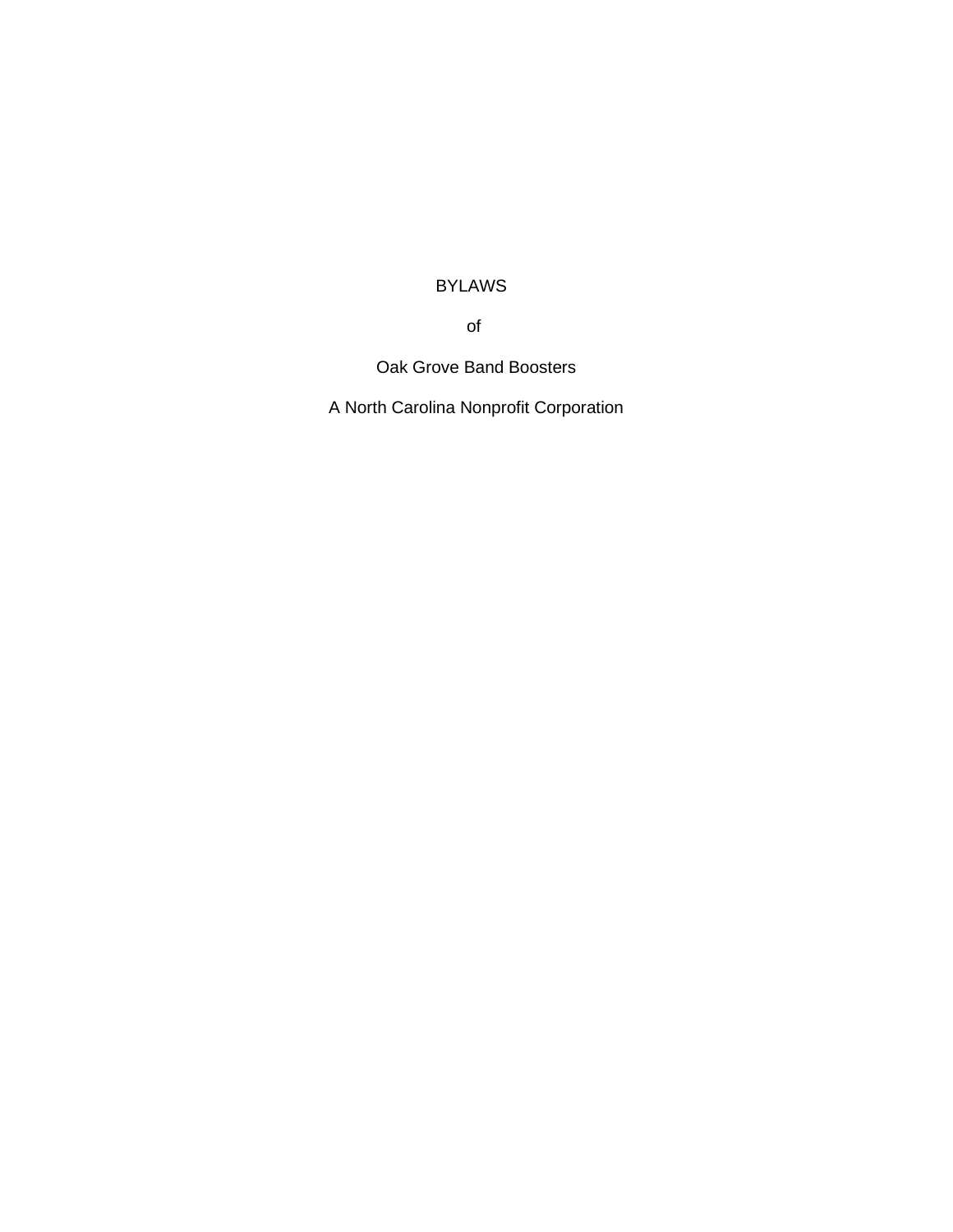## Table of Contents

| Article 1 | Introduction              |
|-----------|---------------------------|
| Article 2 | Membership                |
| Article 3 | <b>Board of Directors</b> |
| Article 4 | Committees                |
| Article 5 | Finance                   |
| Article 6 | <b>General Provisions</b> |

Approved by a vote of the Band Boosters

July 25, 2021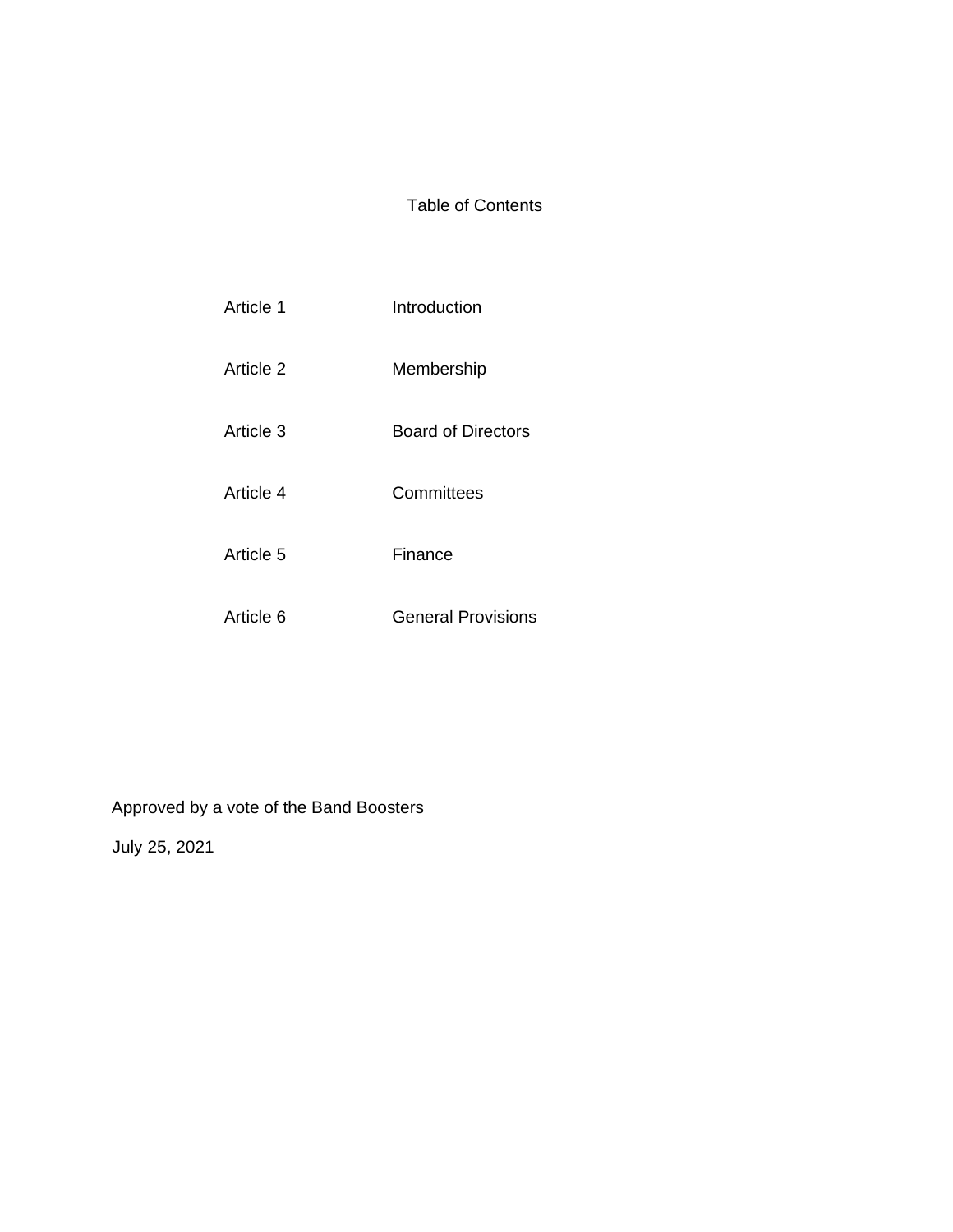## ARTICLE 1

## **Introduction**

**Section 1.1:** The name of this corporation is Oak Grove Band Boosters, Inc. (hereinafter, the "Corporation")

**Section 1.2:** The registered location of the Corporation is 3507 Midway School Rd, Winston Salem NC 27107. The mailing address for the Corporation is 3507 Midway School Rd, Attn: Band Boosters, Winston Salem NC 27107.

**Section 1.3:** The purposes of the Corporation shall be exclusively charitable and educational, including but not limited to:

- Providing planning, logistics, technical, and business support to the instrumental music program in the Oak Grove Schools.
- To solicit, collect and otherwise dispose of funds in the promotion of the Oak Grove bands with the advice and counsel of the band directors.
- Performing any and all lawful activities which may be useful in accomplishing the foregoing purposes, either alone or in conjunction with other organizations provided, however that all the aforesaid activities shall be limited to the scope and intent of SECTION 501(C)(3) of the Internal Revenue Code as it now exists or as it may hereafter be amended.

## ARTICLE 2

## Membership

**Section 2.1:** Parents, legal guardians or family members (grandparent, sibling, aunt or uncle of a current band student) (hereinafter referred to as parents) of band students can be members. Membership will be effective upon completion of membership form and payment of annual membership fee. In lieu of monetary fees, prospective members shall become members in good standing once 3 volunteer efforts have been completed. Parents with student/s in the Marching Band Program have their annual booster membership fee included in their fee payment and will be in good standing once Marching Band Fees are paid. Only Members in good standing shall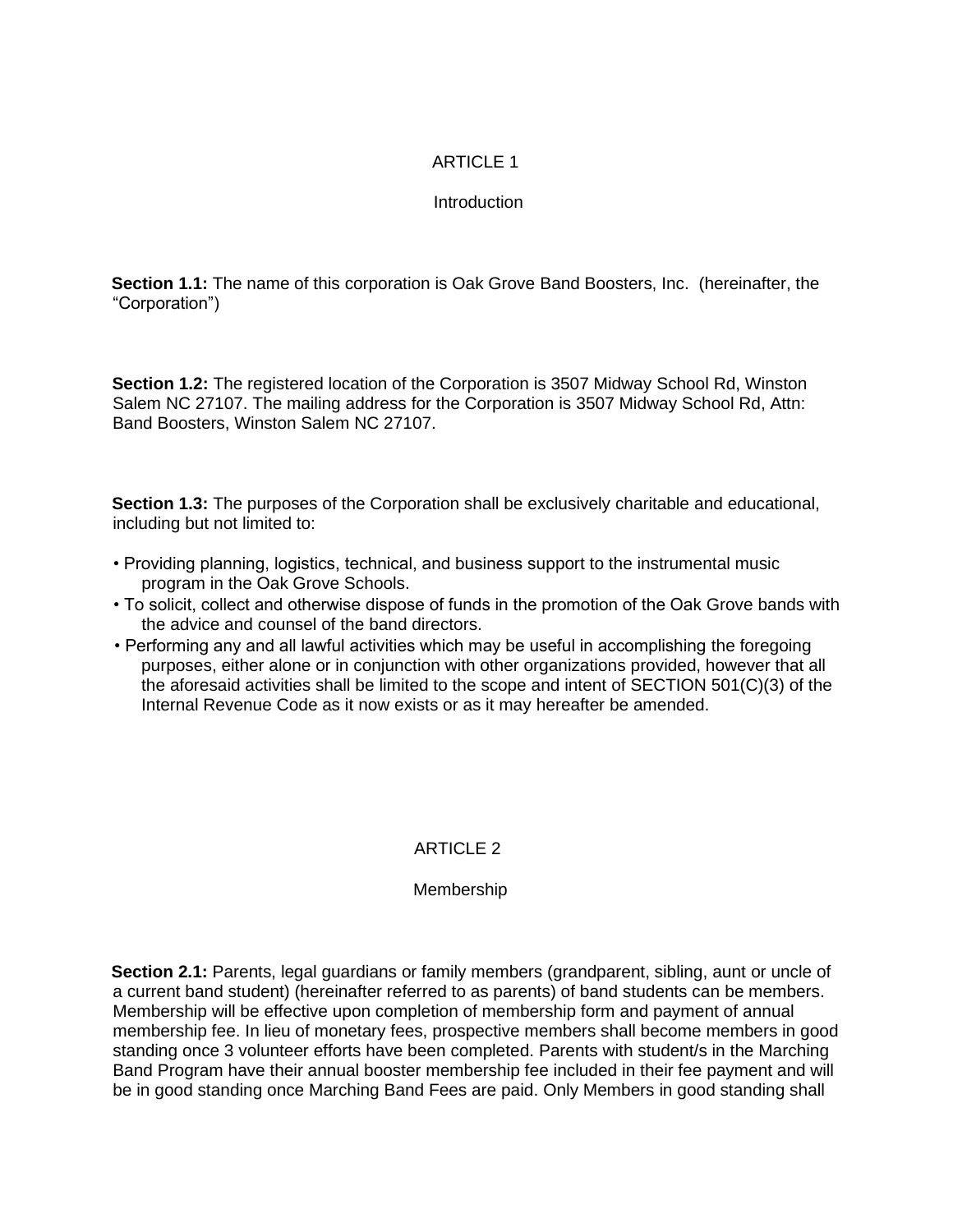be eligible to serve in any elective office or an appointed Board Director position. Membership in the Oak Grove Band Boosters is not transferable.

**Section 2.2:** Band Booster Membership fee shall be \$35.00/year or \$100/lifetime (spouse is free).

**Section 2.3:** Membership entitles each member in good standing to one vote in official matters. Only votes cast by members present at a meeting will be counted. Proxies or electronic votes may be considered for only specifically designated votes.

**Section 2.4:** Membership may be suspended upon motion by the President and approved by two-thirds of the Board members. Before such action is taken the member shall receive written notification at least two weeks prior to, and be granted an opportunity to be heard at a regular meeting of the Board members.

**Section 2.5:** Volunteers are necessary for every band event (e.g., football games, competitions, parades, social events and fundraising events). Each booster member is expected to provide at least one (1) volunteer support effort through one of the committees for the band in the capacity that best suits that member's abilities (See Section 4.2 Standing Committees for descriptions of each committee) Members who do not complete at least one (1) volunteer effort within the band booster calendar year will not be granted band booster membership the following year or lifetime membership may be revoked with no refund.

**Section 2.6:** Friends of the Oak Grove Bands are non-voting members who meet one of the following requirements: (1) are an alumna of the Oak Grove High School Bands, (2) are a parent/guardian of an alumna of the Oak Grove High School Bands, or (3) has received an invitation from the Oak Grove Band Booster Board Member(s). Non-voting members may, with Board approval, serve as chair of a committee and attend events. Non-voting members may not serve as a board member.

## **Section 2.7: Meetings**

**Section 2.7.1:** The annual meeting of the membership shall be held in April of each year. The primary purpose of this meeting is to elect officers and approve the budget for the next year.

**Section 2.7.2:** Regular general meetings of the membership will be held monthly as determined by the President and Band Director(s).

**Section 2.7.3:** Called meetings or Special meetings shall be called by a majority vote of the Board of Directors.

**Section 2.7.4:** Notice of the time and place of all meetings shall be by email distribution, the Boosters website and any other active social media.

**Section 2.7.5:** A quorum for the transaction of business at any meeting shall consist of a majority of members present at that meeting.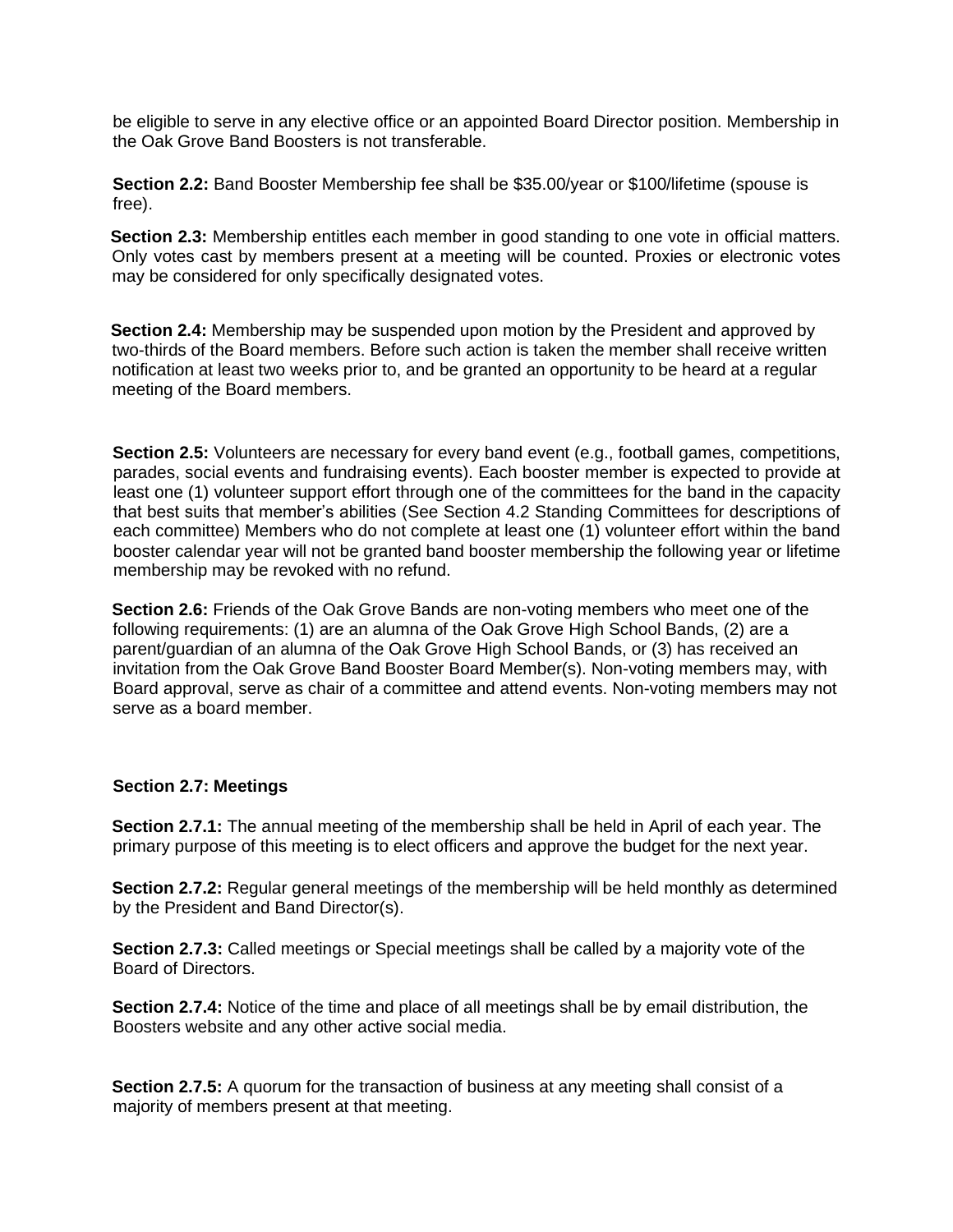## ARTICLE 3

## Board of Directors

**Section 3.1.1**: The affairs of this corporation shall be managed, and its corporate powers exercised by its Board of Directors.

**Section 3.1.2:** The voting members of the Boosters shall elect the following officers to direct the general activities of the organization. They shall be known collectively as the Board of Directors and individually as Directors.

- President
- Vice President
- Secretary
- Treasurer
- Fundraising Director
- Middle School Member at Large
- High School Member at Large

**Section 3.1.3:** The current Band Directors of Oak Grove High School and Oak Grove Middle School shall both be permanent, non-voting members of the Board.

**Section 3.1.4:** The Board shall have full authority to manage the Boosters organization within the confines of these by-laws and the will of the voting members.

**Section 3.1.5:** Board meetings shall be scheduled at the discretion of the President, Band Director(s), or a majority of the Board members, and all Board members must be notified of any scheduled meetings.

**Section 3.1.6:** Four (4) members of the Board shall constitute a quorum for Board meetings.

**Section 3.1.7:** Except as otherwise provided in these Bylaws, the act of the majority of the directors' present at a meeting at which a quorum is present shall be the act of the Board of Directors.

**Section 3.1.8:** A director of the Corporation who is present at a meeting of the Board of Directors at which action on any corporate matter is taken shall be presumed to have assented to the action taken unless his contrary vote is recorded or his/her dissent is otherwise entered in the minutes of the meeting or unless he either files his written dissent to such action with the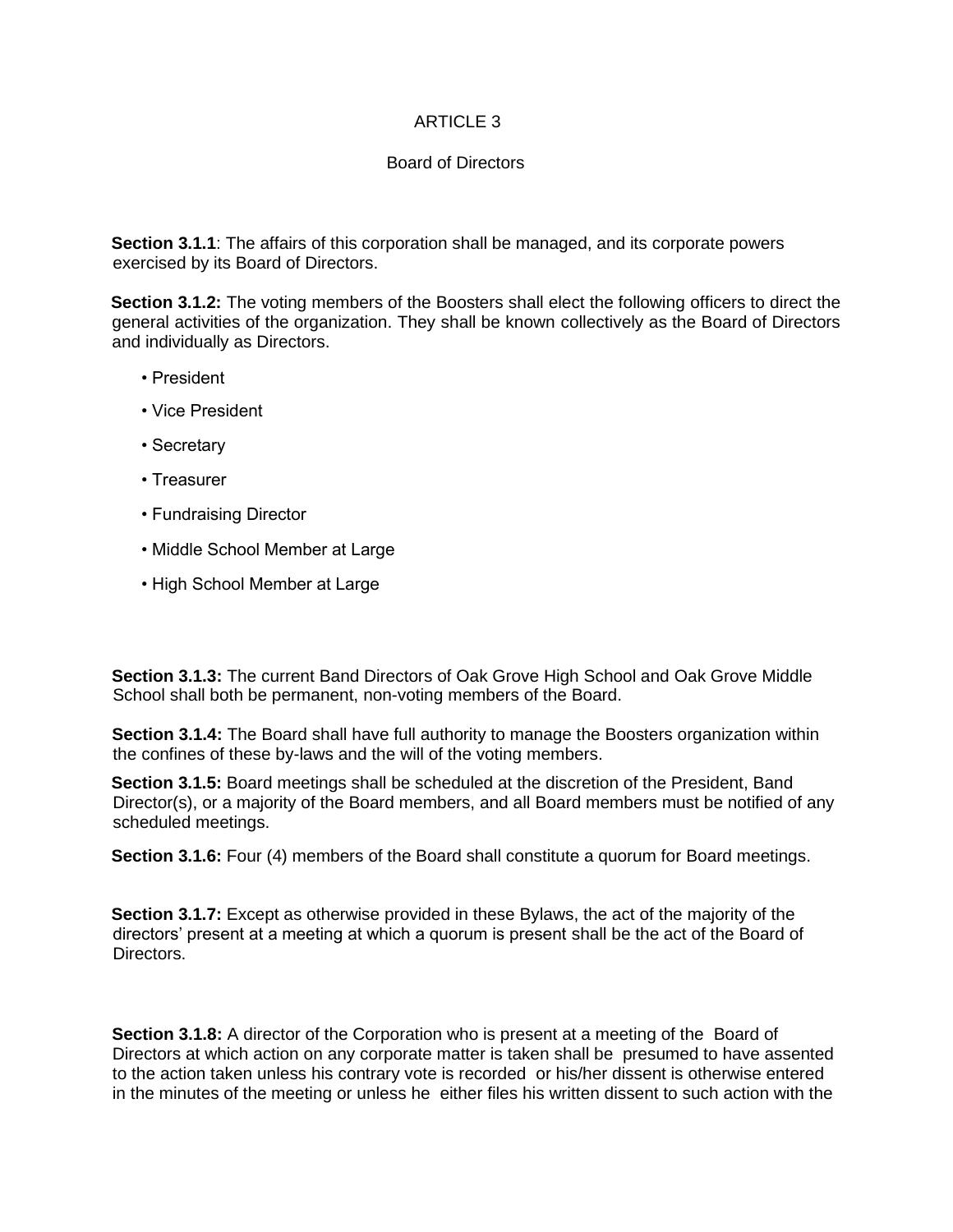person acting as secretary of the meeting before the adjournment thereof or forwards his written dissent by registered mail to the Secretary of the Corporation immediately after the adjournment of the meeting. The right to dissent shall not apply to a director who voted in favor of such action.

## **Section 3.2: Election of Officers**

**Section 3.2.1:** The President of the corporation shall appoint a nominating committee in January of each year consisting of not less than three (3) members, which shall be approved by the board. This committee shall be formed from volunteers from the general membership. This committee shall render nominations for each elected office to the booster organization at the regular monthly meeting next preceding the monthly meeting at which annual elections will be held. Nominees from the floor may be made at the meeting next preceding the election meeting and/or at the election meeting.

**Section 3.2.2:** At a general booster meeting in April of each year the members shall elect, by a majority vote of those present, the new board of directors. Each member in good standing (Membership fees paid) shall be entitled to one (1) vote.

**Section 3.2.3:** Newly elected directors shall assume their duties on July 1 in accordance to the band booster fiscal year

## **Section 3.3: Duties of Directors**

**Section 3.3.1:** President

- Preside at all Board and general membership meetings
- Prepare meeting agendas
- Be ex-officio member of standing committees except the Nominating Committee
- Signs or approves all contracts on behalf of the organization
- Shall keep all contracts on file for the current and the preceding three years
- Perform duties as indicated to the office

## **Section 3.3.2:** Vice President

- Act as Chairperson of the Transportation Committee who may also appoint Transportation coordinator(s)
- Preside at meetings of the Board and general membership in the absence of the President
- Perform other duties as indicated to the office of the President in absence of that director, or disability of the president
- Ensure that all band volunteers are registered and approved through Davidson County Public School System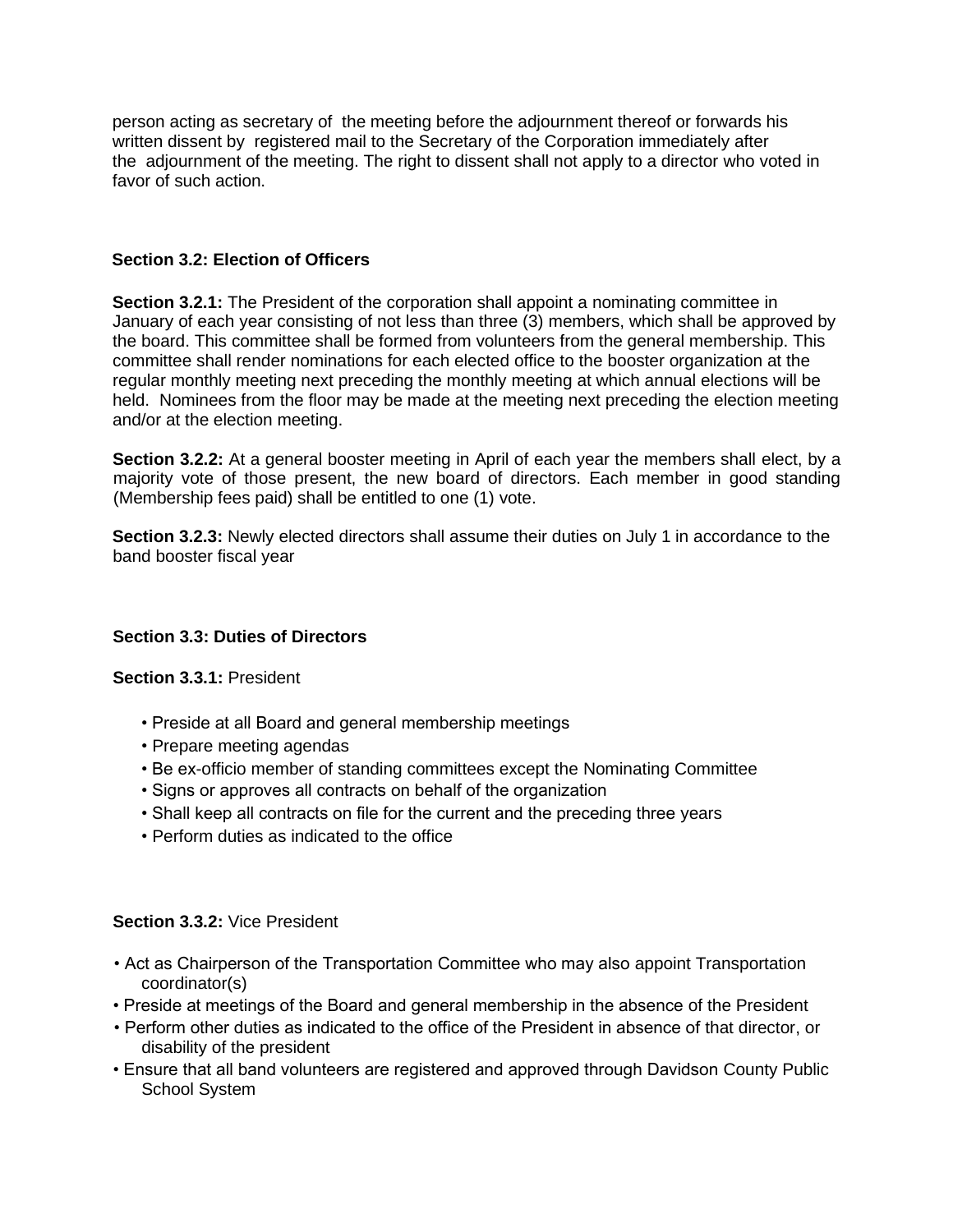- Handle special projects assigned by the Band Director
- or President Section

#### **Section 3.3.3:** Secretary

• Act as chairperson of the Communications Committee.

• Record attendance, minutes, decisions and actions at all Board and general membership meetings

- Distribute minutes of all meetings as well as all necessary band related information.
- Conducts formal correspondence (thank you notes, sympathy cards, etc.)
- Inform booster members of the meeting schedule
- Maintains accurate and up-to-date student and booster roster
- Maintains medical forms and all registration paperwork

#### **Section 3.3.4:** Treasurer

- Keep accurate records of receipts and disbursements
- Provide financial report for general membership and Board meetings
- Prepare projected annual budget for the Board to recommend to the membership for approval
- Report delinquent dues/fees to President & Vice President
- Maintain accurate records of student accounts
- Prepare required tax forms
- Shall keep all financial records for this organization for the preceding seven years

• Prepare cash boxes for any events where money will be collected and change may be required

#### **Section 3.3.5:** Fundraising Director

- Act as chairperson of the Fundraising Committee
- Investigate and recommend fundraising activities for the year
- Provide fundraising updates for general meeting and Board meetings
- Coordinate and execute fundraising activities for the year including administering, recording and delivery of items
- Discretion to appoint individuals to administer each fundraiser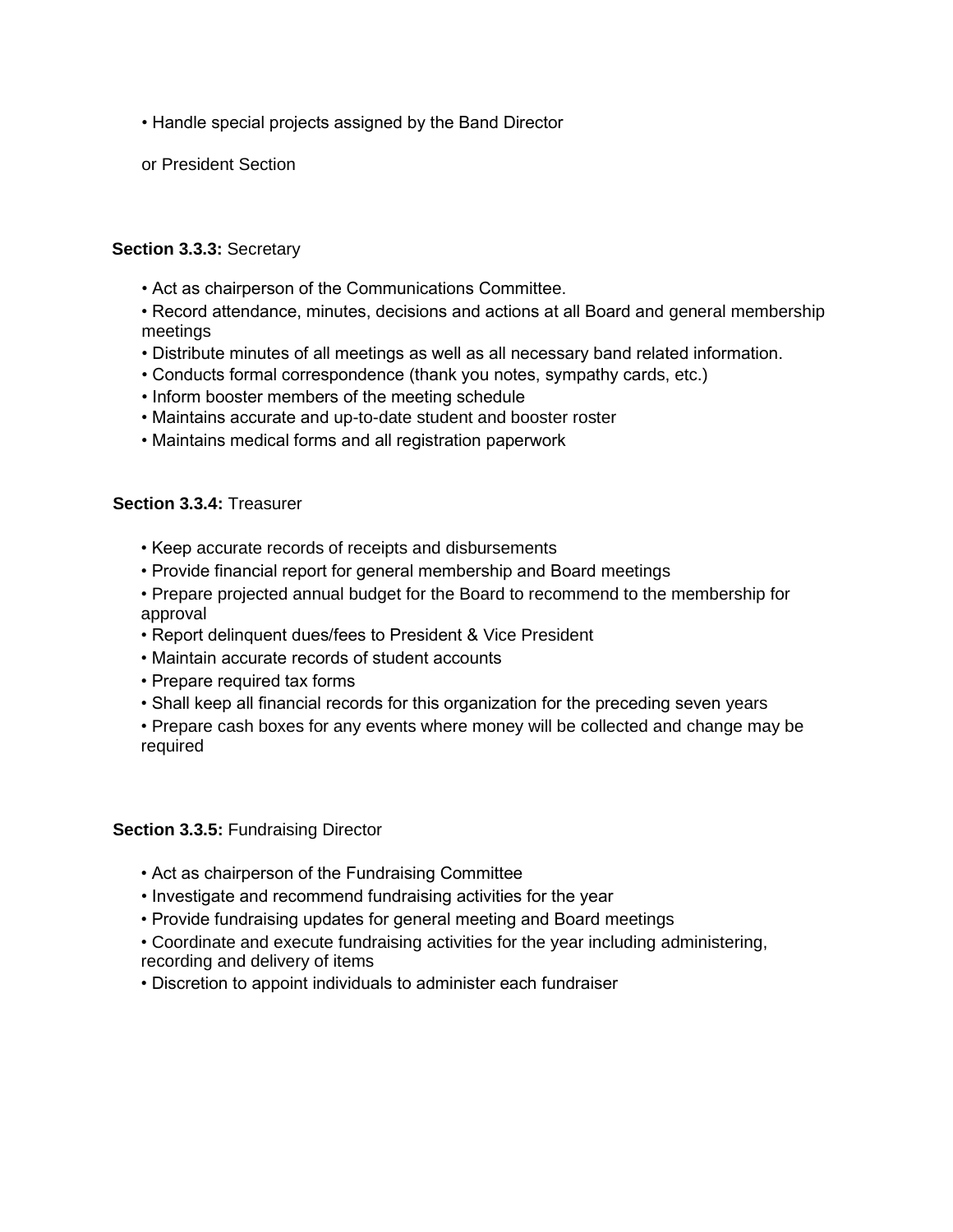#### **Section 3.4: Board Eligibility Requirements**

**Section 3.4.1:** All Board members shall be individuals who are supportive of the purpose of the corporation, who are members in good standing, and are otherwise qualified in accordance with the Articles of Incorporation of this corporation and by these By-Laws.

**Section 3.4.2:** Directors will serve a two-year term.

**Section 3.4.3:** Directors may hold no office, or combination of offices for more than two (2) consecutive terms.

**Section 3.4.4:** Directors will receive no remuneration for their services, except for reimbursement for legitimate expenses.

#### **Section 3.5: Vacancies**

**Section 3.5.1:** Should a vacancy occur in the office of the President prior to the expiration of the term, the Vice-President shall fill that vacancy for the remainder of the term. At that time, the new President shall serve notice of the election of a new Vice President.

**Section 3.5.2:** A vacancy occurring in any office other than President prior to the expiration of the term shall be filled for the remainder of the term by a person elected by a majority vote of the remaining members of the Board, all members of the Board having been notified at least five (5) days in advance.

**Section 3.5.3:** If an office has no nominations at the time of the annual election and remains unfilled after the election, it shall be considered a vacant office to be filled according to Section 3.5.2 above.

**Section 3.5.4:** All resignations must be made to the President in writing.

**Section 3.5.5:** If a Director or appointee fails to attend three (3) consecutive board meetings without adequate excuse or fails to perform the duties of the office, the Board may meet and declare the office or position vacant.

**Section 3.6:** Any Director may be removed from office by recommendation of a three fourths (3/4) vote of the remaining directors and sustained by a majority vote of the members of the corporation, or by a three-fourths (3/4) vote of the members of the corporation at any regular meeting, or a special meeting called for that purpose. If any officers are so removed, new officers may be elected at the same meeting.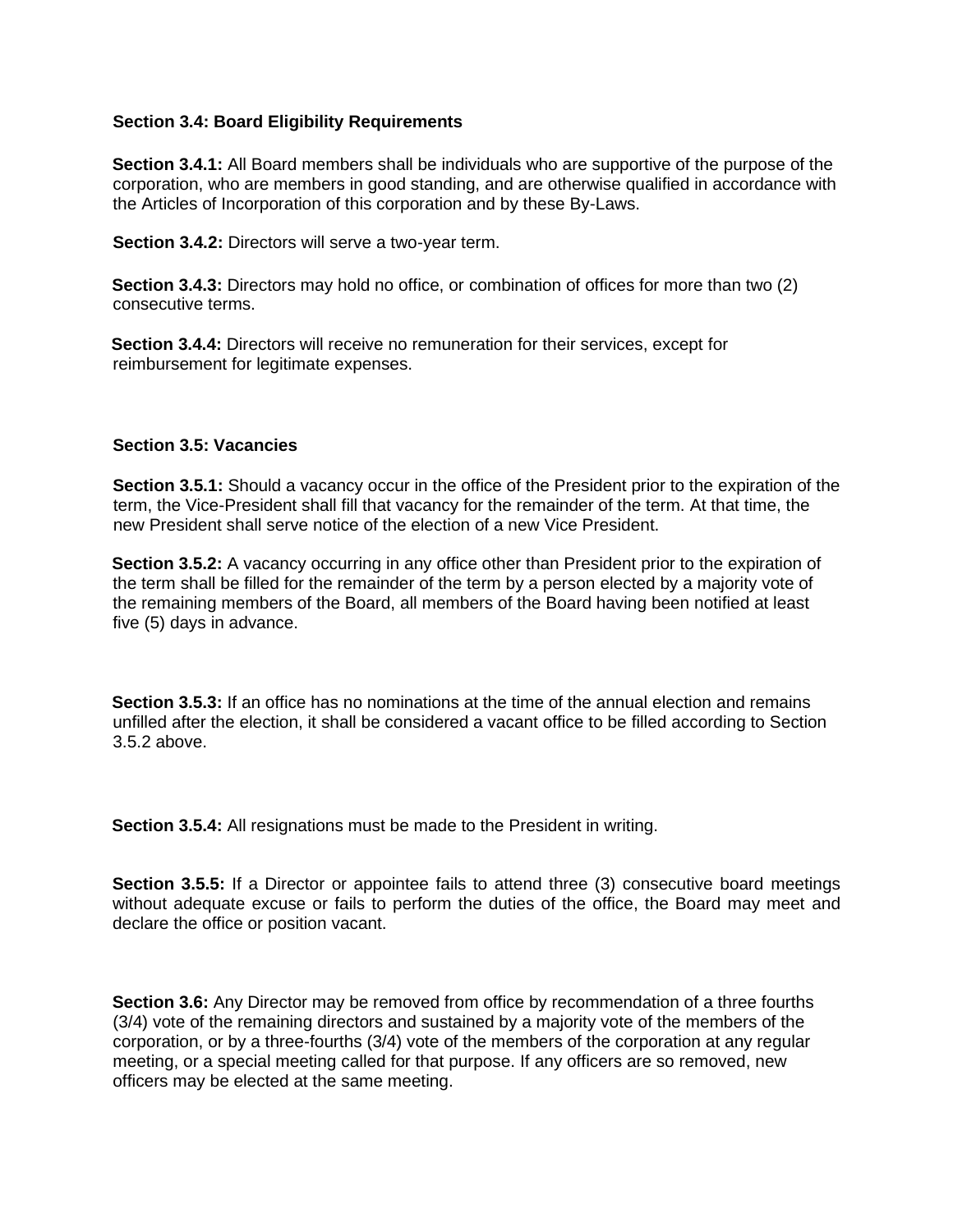**Section 3.7:** The Board of Directors may employ and discharge any such employees and agents of the corporation as it may deem necessary. Authority to hire and discharge may be delegated in whole or in part by the Board of Directors to such person or persons as it may designate. In the event that the Board of Directors shall cause to be hired, one or more full-time employees, it shall adopt a formal personnel policy establishing the terms of employment.

**Section 3.8:** In case any person whose signature shall appear on any bond, note, or other evidence of indebtedness of the Corporation shall cease to be an officer or hold an office different from that held at the time of signature before the delivery of such instrument, such signature shall nevertheless be valid and sufficient for all purposes the same as if he or she had remained in such office until such delivery.

## ARTICLE 4

## **Committees**

#### **Section 4.1: Appointments**

**Section 4.1.1:** Each year, within a reasonable time after their election, the directors shall appoint from among the members of the Corporation all committees that it deems necessary to promote the purposes and carry on the work of the Corporation, including the standing committees listed herein.

**Section 4.1.2:** The directors shall appoint the chairpersons of each such committee.

**Section 4.1.3:** Each committee chairpersons shall serve until the next newly elected board of directors appoints new chairpersons as outlined.

**Section 4.1.4:** The number of persons serving on each such committee shall be determined by a vote of the directors.

#### **Section 4.2: Standing Committees**

**Section 4.2.1:** The Finance Committee shall serve under the direction of the Treasurer and shall be responsible for the proper accounting of all funds collected. The committee shall coordinate with any Fundraising subcommittee regarding the financial expectations of any booster activity. The committee shall also assist the Treasurer with the preparation of any financial reports and the filing of any tax related forms.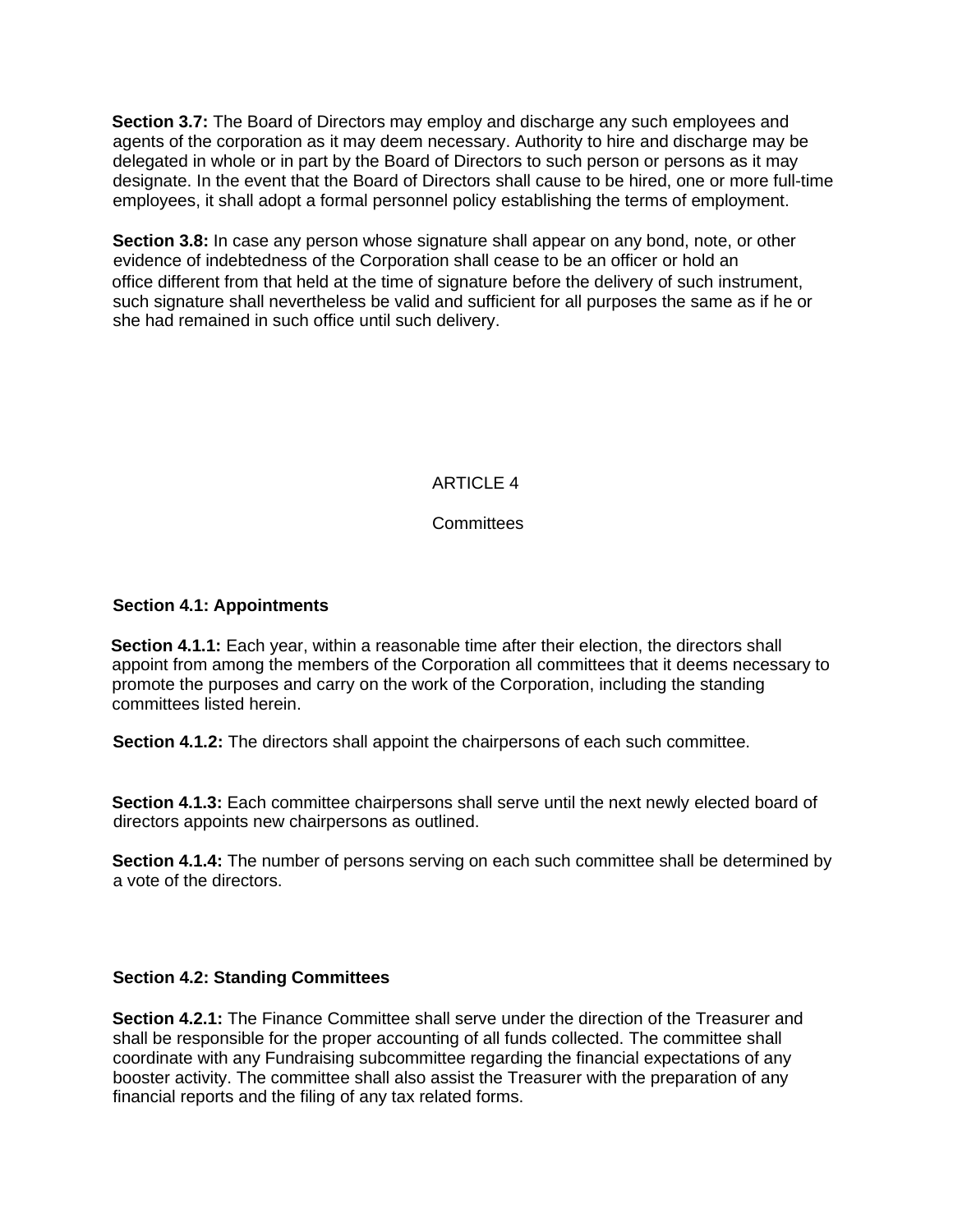**Section 4.2.2:** Communications Committee shall be responsible for all aspects of communicating information about the band and its activities, targeting band students & parents, Oak Grove High School and local media. This includes the use of electronic/social media, newsletters, the band website, and any appropriate liaison positions.

**Section 4.2.3:** The Transportation Committee shall arrange and aid in the loading/unloading and safe transportation of the Oak Grove High School Band and its equipment to/from any band event. The committee shall also plan for the safe transportation and setup of equipment to and from any field of performance. The committee shall also be responsible for the maintenance and routine upkeep of any transportation system enacted by the boosters, including hauling trailers, trucks, ATV's, tractors, etc.

**Section 4.2.4:** The Fundraising Committee shall investigate and recommend to the Board the manner in which revenue may be obtained by the organization. The committee shall coordinate all fundraising activities. Each fundraising activity shall constitute a subcommittee of the Fundraising Committee.

**Section 4.2.5:** The Props Committee shall work with the Band Directors to design and build the props for the Marching Band show. This committee shall also be responsible for organizing the placement and setup of the props at each band event. The Props Committee shall also coordinate with the Transportation Committee for the transport of any materials to any band event.

**Section 4.2.6:** The Concessions & Social Committee shall coordinate all needs related to the operation of the visitor's side concession stand at Oak Grove High School. Of primary importance is the approval/evaluation process of the local health department. Responsibilities also include recommendations to the board on which sporting events to plan to operate, the creation of a menu with approved pricing, and assessing volunteer needs and schedules. The committee shall also coordinate the food/beverage needs of any other approved activity/event where meals will be involved.

**Section 4.2.7:** The Band Camp Committee shall organize and coordinate all related activities regarding Band Camp including but not limited to setup/cleanup of water stations, assisting in basic first aid needs, planning any booster provided meals during camp.

**Section 4.3:** The specific responsibilities of each standing committee shall be determined by the Board of Directors and relayed to each standing committee in writing. The chairperson of each standing committee shall present a plan of work to the officers for approval before incurring any expenses or committing to the expenditure of any funds of the Corporation.

**Section 4.4:** Special committees may be appointed by the Board of Directors as needed. The specific responsibilities of each special committee shall be determined by the Board of Directors and relayed to each standing committee in writing. The chairperson of each special committee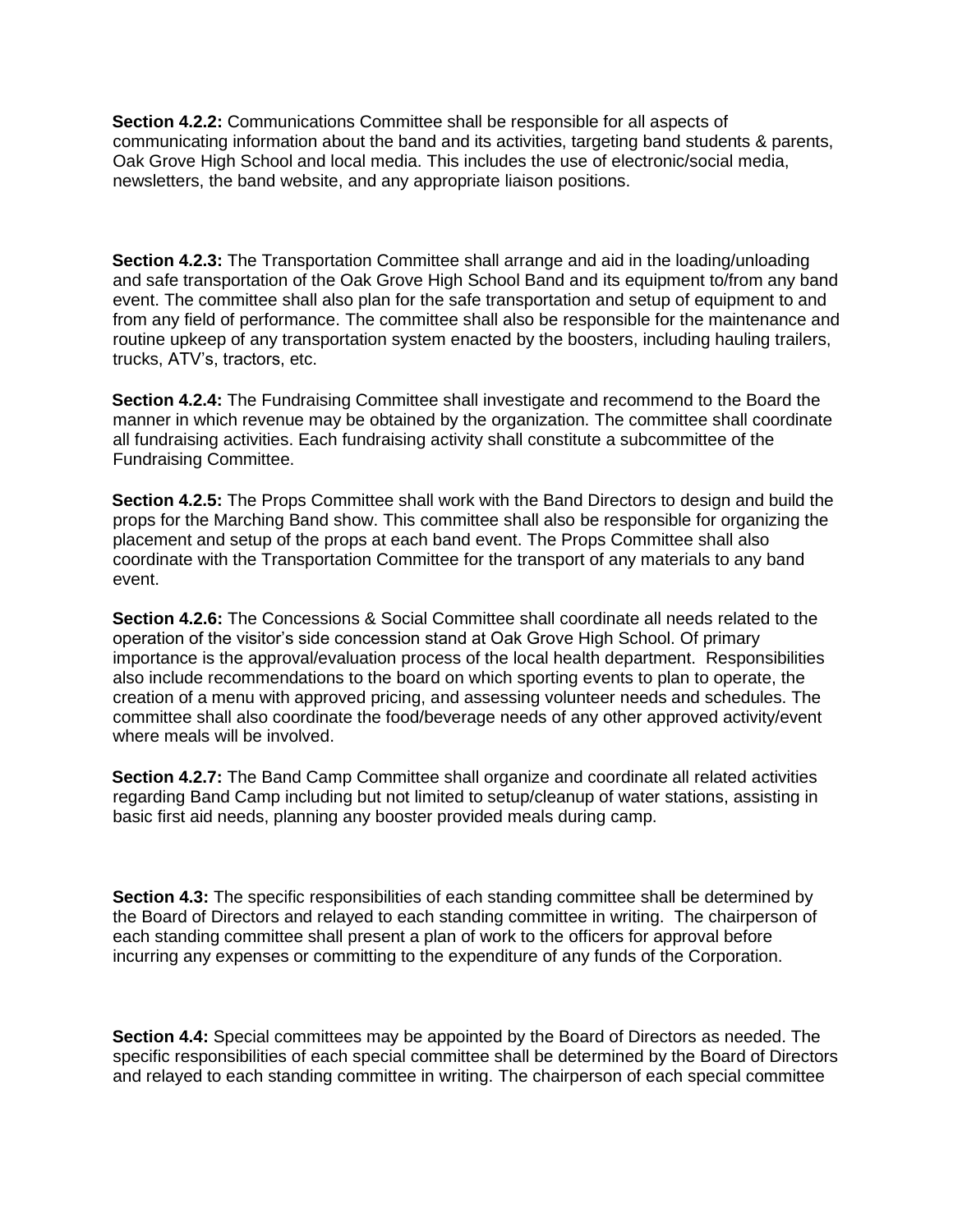shall present a plan of work to the officers for approval before incurring any expenses or committing to the expenditure of any funds of the Corporation.

## ARTICLE 5

Finance

**Section 5.1:** The fiscal year of the corporation shall be from July 1 through June 30.

**Section 5.2:** The High School Band Director, Middle School Band Director(s), and Oak Grove Financial Committee shall submit tentative budgets for the following fiscal year by April 30. Those budgets will be reviewed by the Board of Directors and presented to the Members of the Corporation for approval.

**Section 5.3:** The Board of Directors may authorize any officer or officers, agent or agents, to enter into any contract or execute and deliver any instrument in the name of and on behalf of the Corporation, and such authority may be general or confined to specific instances. Notwithstanding the foregoing, however, no officer or agent shall enter into any contract obligating the Corporation to make any expenditure in excess of One Thousand dollars (\$1,000) not to exceed Two Thousand, Five Hundred dollars (\$2,500) unless authorized by a vote of the Board of Directors at a meeting at which a quorum is present. Any expenditure in excess of Two Thousand Five Hundred dollars (\$2,500) must have 3 bids and must be voted on by the Members of the Corporation at a meeting at which a quorum is present.

**Section 5.4:** No loans shall be contracted on behalf of the Corporation and no evidence of indebtedness shall be issued in its name unless specifically authorized by a vote of the Members at a meeting at which a quorum is present.

**Section 5.5:** All checks, drafts or other orders for the payment of money, issued in the name of the Corporation, shall be signed by such officer or officers, agent or agents, or employee or employed of the Corporation and in such manner, as shall from time to time be determined by resolution of the Board of Directors.

**Section 5.6:** All funds of the Corporation not otherwise employed shall be deposited from time to time to the credit of the Corporation in such depositories as the Board of Directors may select.